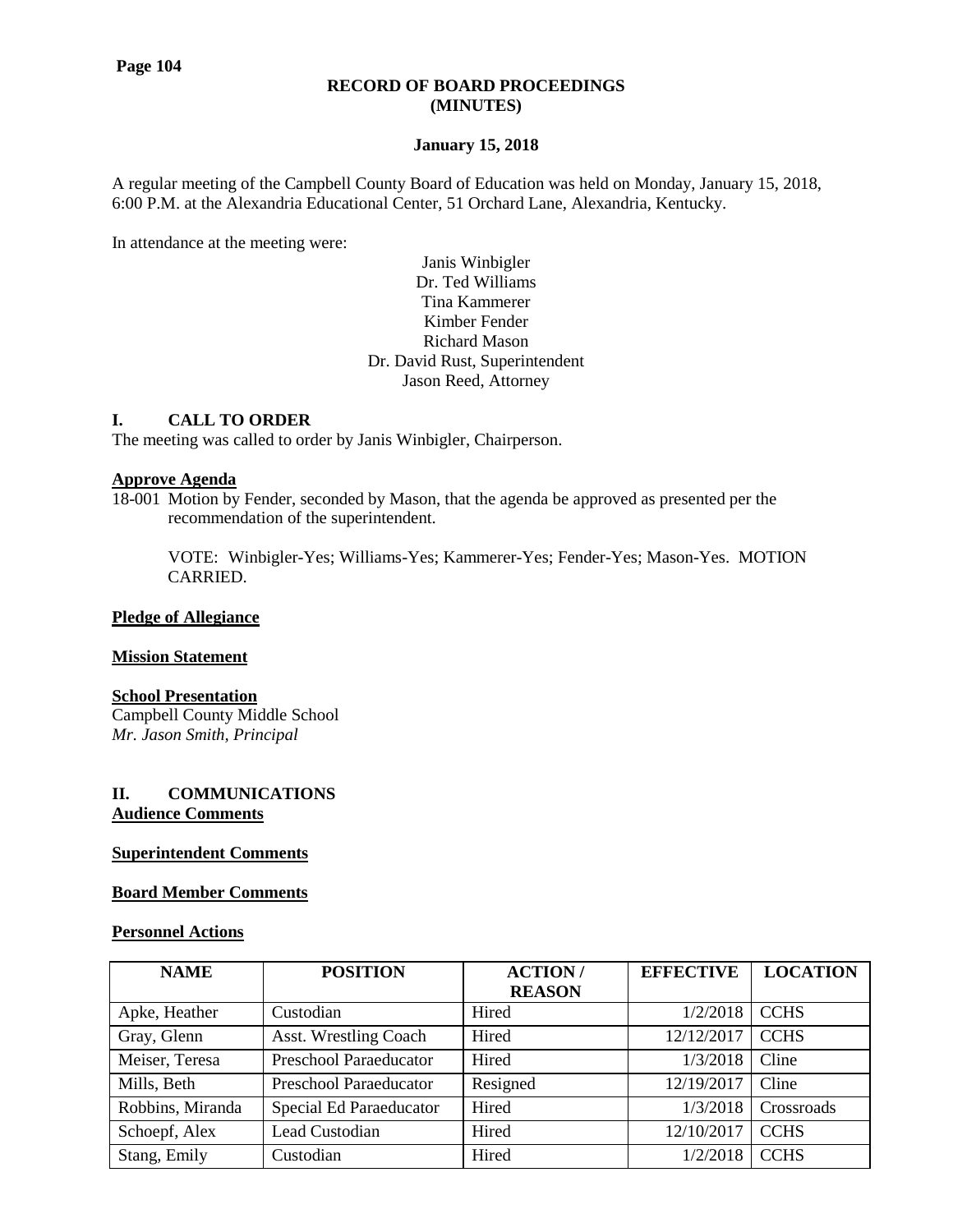### **Substitutes**

| Claggett, David    | Substitute Asst Principal      | Hired | 12/14/2017 | <b>CCHS</b>   |
|--------------------|--------------------------------|-------|------------|---------------|
| Franzen, Courtney  | <b>Substitute Teacher</b>      | Hired | 12/21/2017 | District Wide |
| Hogle, Sabrina     | Substitute Teacher/Para        | Hired | 12/20/2017 | District Wide |
| Jenkins, James     | <b>Substitute Pareducator</b>  | Hired | 12/21/2017 | District Wide |
|                    |                                |       |            |               |
| Sizemore, Jennifer | Substitute Paraeducator        | Hired | 12/15/2017 | Cline         |
| Spence, Rebekah    | <b>Substitute Teacher</b>      | Hired | 12/21/2017 | District Wide |
| Turner, Katrina    | Substitute Teacher/Para        | Hired | 12/20/2017 | District Wide |
| Weyman, Allison    | <b>Substitute Paraeducator</b> | Hired | 12/13/2017 | District Wide |
| Wynn, Joseph       | <b>Substitute Teacher</b>      | Hired | 12/20/2017 | District Wide |

# **Written Communications and Reports**

**SBDM** Minutes FRYSC Reports Homeless Services Report Pupil Personnel Report Public Relations Report School Related Field Trip Notifications Field Trip Report – Athletics Field Trip Report – Transportation Draft Budget 2018-19

# **Campbell County Knothole**

*Craig Morgan*

# **III. ACTION AGENDA Board of Education Meeting Schedule 2018**

18-002 Motion made by Mason, seconded by Kammerer, that the 2018 Campbell County Board of Education regular meeting schedule be approved as presented per the recommendation of the superintendent.

VOTE: Winbigler-Yes; Williams-Yes; Kammerer-Yes; Fender-Yes; Mason-Yes. MOTION CARRIED.

### **IV. CONSENT AGENDA**

18-003 Motion made by Fender, seconded by Williams, that the consent agenda be approved per the recommendation of the superintendent.

### **Minutes**

December 18, 2017- Public Forum December 18, 2017 – Regular Meeting

### **Bills - Addendum**

General Fund # 128143-128262 as listed in the Orders of the Treasurer

### **Bills – Regular**

General Fund  $\frac{4}{3}$  128263-128400 as listed in the Orders of the Treasurer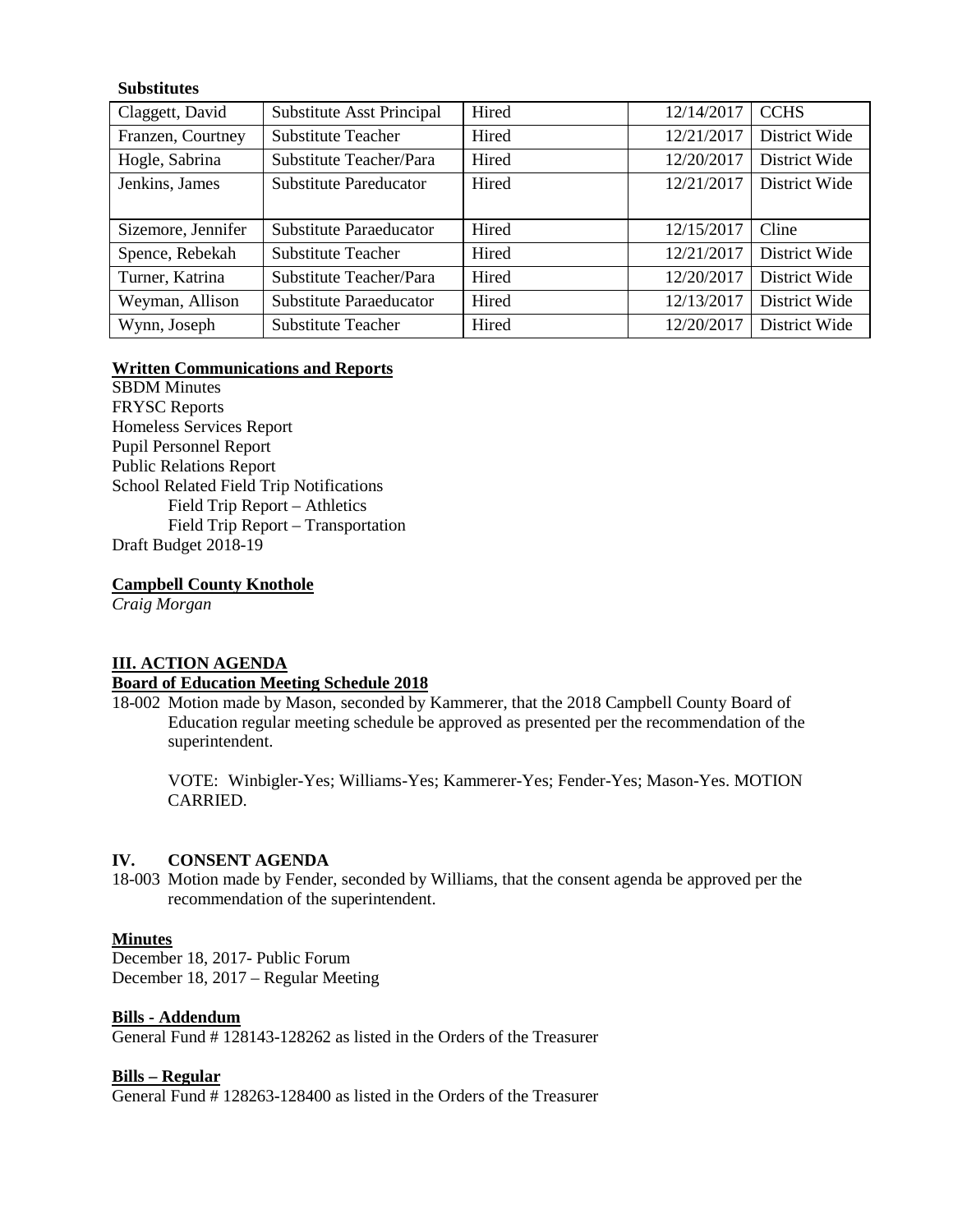# **Treasurer's Report**

|                                                                                                       |                  |                    | Campbell County Board of Education |               |                  |  |  |  |
|-------------------------------------------------------------------------------------------------------|------------------|--------------------|------------------------------------|---------------|------------------|--|--|--|
|                                                                                                       |                  | Treasurer's Report |                                    |               |                  |  |  |  |
| For Month Ended December 31, 2017                                                                     |                  |                    |                                    |               |                  |  |  |  |
|                                                                                                       |                  |                    |                                    |               |                  |  |  |  |
|                                                                                                       |                  |                    |                                    |               |                  |  |  |  |
|                                                                                                       |                  |                    |                                    |               |                  |  |  |  |
|                                                                                                       | <b>Beginning</b> |                    | <b>Expenditures</b>                |               | <b>Ending</b>    |  |  |  |
| <b>Fund</b>                                                                                           | <b>Balance</b>   | <b>Revenues</b>    | <b>Salaries</b>                    | <b>Others</b> | <b>Balance</b>   |  |  |  |
|                                                                                                       |                  |                    |                                    |               |                  |  |  |  |
| General                                                                                               | 5,707,530        | 14,708,995         | (3,028,521)                        | (968, 582)    | 16,419,422       |  |  |  |
|                                                                                                       |                  |                    |                                    |               |                  |  |  |  |
| <b>Sick Leave Retire.</b>                                                                             | 168,257          |                    | 0                                  | $\mathbf 0$   | 168,257          |  |  |  |
| <b>Committed Funds</b>                                                                                | 400,000          |                    | $\overline{0}$                     | $\Omega$      | 400,000          |  |  |  |
|                                                                                                       |                  |                    |                                    |               |                  |  |  |  |
| <b>Special Revenue</b>                                                                                | (799, 980)       | 12,476             | (406, 107)                         | (141, 026)    | (1, 334, 638)    |  |  |  |
|                                                                                                       |                  |                    |                                    |               |                  |  |  |  |
| <b>District Activity</b>                                                                              | 85,434           | 10,669             |                                    | (10, 112)     | 85,991           |  |  |  |
|                                                                                                       |                  |                    |                                    |               |                  |  |  |  |
| <b>Capital Outlay</b>                                                                                 | 222,235          |                    | 0                                  | (222, 235)    |                  |  |  |  |
|                                                                                                       |                  |                    |                                    |               |                  |  |  |  |
| <b>Building</b>                                                                                       | 73,266           | 3,785,062          | 0                                  | (1, 111, 572) | 2,746,755        |  |  |  |
|                                                                                                       |                  |                    |                                    |               |                  |  |  |  |
| <b>Construction</b>                                                                                   | 378,839          | 0                  | 0                                  | (20, 800)     | 358,039          |  |  |  |
|                                                                                                       |                  |                    | $\Omega$                           |               |                  |  |  |  |
| <b>Debt Service</b>                                                                                   | (1, 333, 807)    | 1,333,807          |                                    |               |                  |  |  |  |
| <b>Food Service</b>                                                                                   | 19,965           | 205,192            | (82, 198)                          | (136, 570)    | 6,388            |  |  |  |
|                                                                                                       |                  |                    |                                    |               |                  |  |  |  |
| Totals*                                                                                               | \$<br>4,921,737  | 20,056,201         | (3, 516, 827)                      | (2,610,897)   | \$<br>18,850,214 |  |  |  |
|                                                                                                       |                  |                    |                                    |               |                  |  |  |  |
|                                                                                                       |                  |                    |                                    |               |                  |  |  |  |
|                                                                                                       |                  |                    |                                    |               |                  |  |  |  |
| * Cash and cash equivalents in all funds include approx. \$379,216 in investments and certificates of |                  |                    |                                    |               |                  |  |  |  |

deposits yielding 0.585% and the remainder in interest-bearing checking accounts yielding 0.25%.

# **Leave of Absence Requests**

Marion Colvin, Curriculum Instruction Secretary at Central Office, from November 29, 2017 through April 2, 2018 for FMLA.

Kelly Doan, Response to Interventionist Specialist, at Crossroads and Cline Elementary Intermittent leave from November 27, 2017 through June 30, 2018 for FMLA.

Jennifer Finke, Gifted and Talented Teacher, at Central Office, from December 8, 2017 through December 18, 2017 for FMLA.

Tracey Jolly, Director of Finance at Central Office, from November 29, 2017 through December 12, 2017 for FMLA.